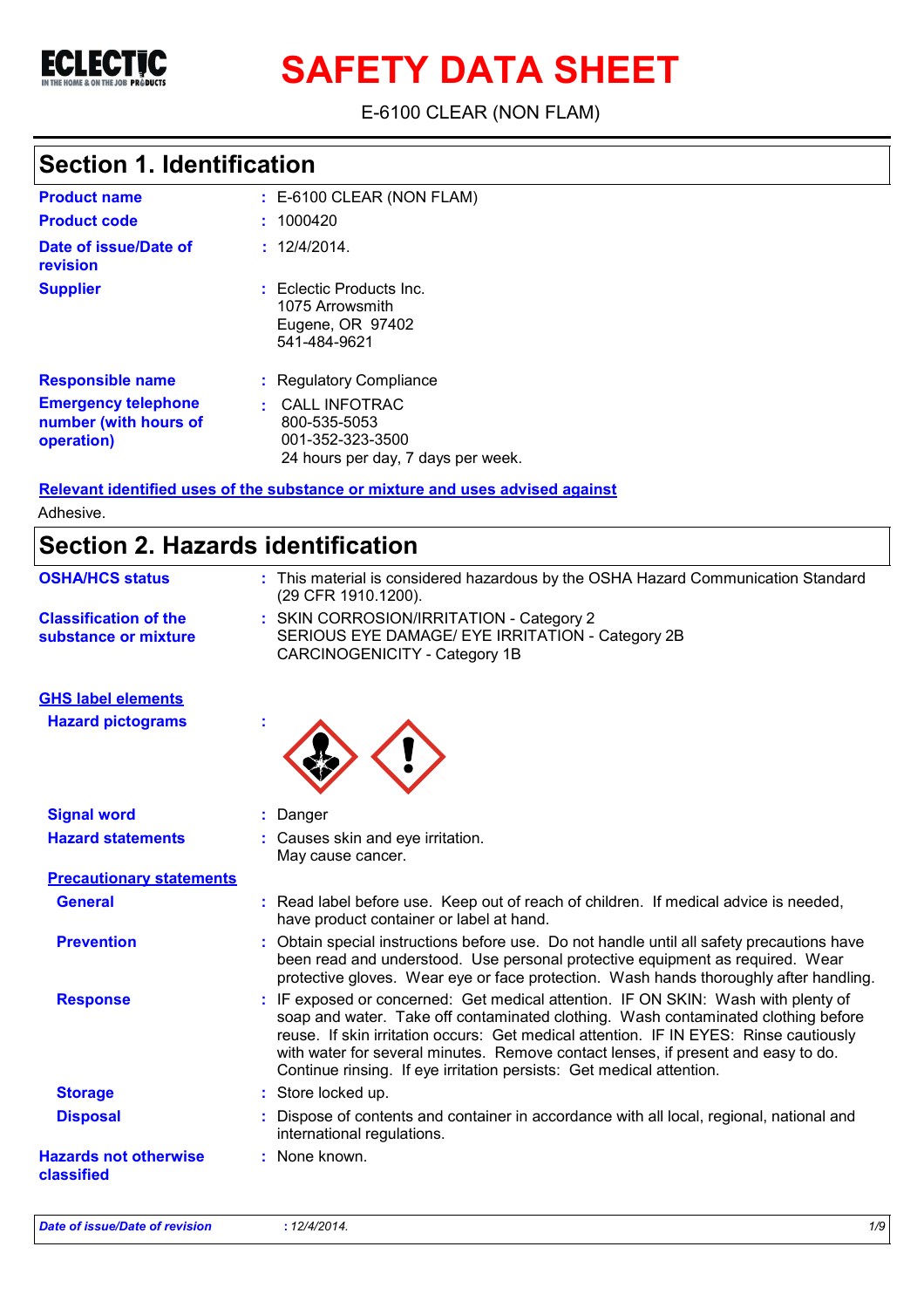### **Section 3. Composition/information on ingredients**

#### **Substance/mixture :**

: Mixture

| <b>Ingredient name</b>      | $\frac{9}{6}$ | <b>CAS number</b> |
|-----------------------------|---------------|-------------------|
| Tetrachloroethylene         | $130 - 60%$   | 127-18-4          |
| Styrene Butadiene Copolymer | $110 - 30%$   | 9003-55-8         |

Any concentration shown as a range is to protect confidentiality or is due to batch variation.

**There are no additional ingredients present which, within the current knowledge of the supplier and in the concentrations applicable, are classified as hazardous to health or the environment and hence require reporting in this section.**

**Occupational exposure limits, if available, are listed in Section 8.**

### **Section 4. First aid measures**

#### **Description of necessary first aid measures**

| <b>Eye contact</b>  | : Immediately flush eyes with plenty of water, occasionally lifting the upper and lower<br>eyelids. Check for and remove any contact lenses. Continue to rinse for at least 10<br>minutes. Get medical attention.                                                                                                                                                                                                                                                                                                                                                                                                                                                                                                                                                         |
|---------------------|---------------------------------------------------------------------------------------------------------------------------------------------------------------------------------------------------------------------------------------------------------------------------------------------------------------------------------------------------------------------------------------------------------------------------------------------------------------------------------------------------------------------------------------------------------------------------------------------------------------------------------------------------------------------------------------------------------------------------------------------------------------------------|
| <b>Inhalation</b>   | : Remove victim to fresh air and keep at rest in a position comfortable for breathing. If<br>not breathing, if breathing is irregular or if respiratory arrest occurs, provide artificial<br>respiration or oxygen by trained personnel. It may be dangerous to the person providing<br>aid to give mouth-to-mouth resuscitation. Get medical attention. If unconscious, place<br>in recovery position and get medical attention immediately. Maintain an open airway.<br>Loosen tight clothing such as a collar, tie, belt or waistband. In case of inhalation of<br>decomposition products in a fire, symptoms may be delayed. The exposed person may<br>need to be kept under medical surveillance for 48 hours.                                                       |
| <b>Skin contact</b> | : Flush contaminated skin with plenty of water. Remove contaminated clothing and<br>shoes. Wash contaminated clothing thoroughly with water before removing it, or wear<br>gloves. Continue to rinse for at least 10 minutes. Get medical attention. Wash clothing<br>before reuse. Clean shoes thoroughly before reuse.                                                                                                                                                                                                                                                                                                                                                                                                                                                  |
| <b>Ingestion</b>    | : Wash out mouth with water. Remove dentures if any. Remove victim to fresh air and<br>keep at rest in a position comfortable for breathing. If material has been swallowed and<br>the exposed person is conscious, give small quantities of water to drink. Stop if the<br>exposed person feels sick as vomiting may be dangerous. Do not induce vomiting<br>unless directed to do so by medical personnel. If vomiting occurs, the head should be<br>kept low so that vomit does not enter the lungs. Get medical attention. Never give<br>anything by mouth to an unconscious person. If unconscious, place in recovery position<br>and get medical attention immediately. Maintain an open airway. Loosen tight clothing<br>such as a collar, tie, belt or waistband. |

#### **Most important symptoms/effects, acute and delayed**

| <b>Potential acute health effects</b> |                                                                                                                       |
|---------------------------------------|-----------------------------------------------------------------------------------------------------------------------|
| Eye contact                           | : Causes serious eye irritation.                                                                                      |
| <b>Inhalation</b>                     | : Exposure to decomposition products may cause a health hazard. Serious effects may<br>be delayed following exposure. |
| <b>Skin contact</b>                   | : Causes skin irritation.                                                                                             |
| Ingestion                             | : Irritating to mouth, throat and stomach.                                                                            |
| <b>Over-exposure signs/symptoms</b>   |                                                                                                                       |
| Eye contact                           | : Adverse symptoms may include the following:<br>pain or irritation<br>watering<br>redness                            |
| <b>Inhalation</b>                     | : No specific data.                                                                                                   |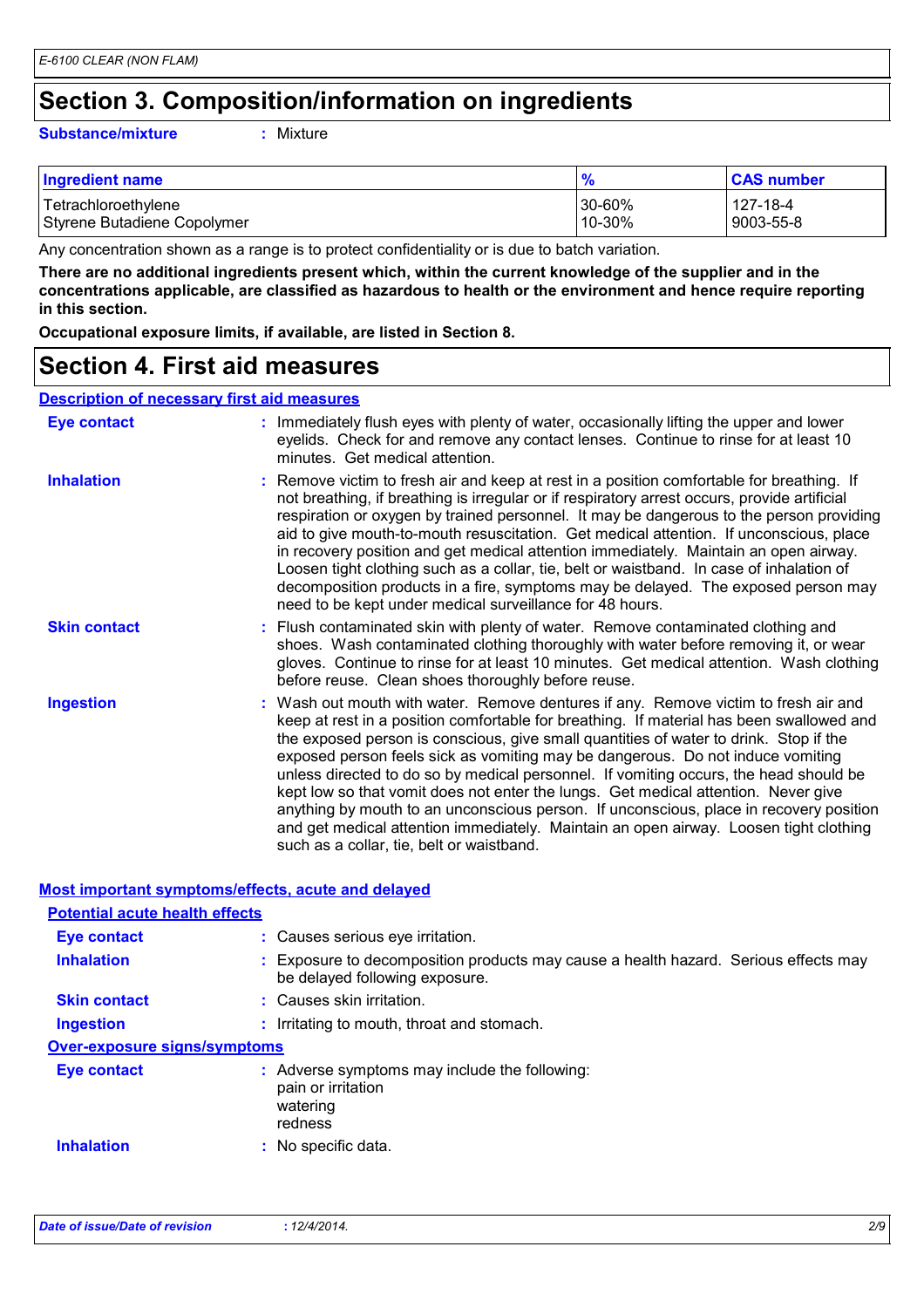### **Section 4. First aid measures**

| : Adverse symptoms may include the following:<br>irritation<br>redness                                                                                                                                                                                                                                                                                                                                          |
|-----------------------------------------------------------------------------------------------------------------------------------------------------------------------------------------------------------------------------------------------------------------------------------------------------------------------------------------------------------------------------------------------------------------|
| : No specific data.                                                                                                                                                                                                                                                                                                                                                                                             |
|                                                                                                                                                                                                                                                                                                                                                                                                                 |
| <b>Indication of immediate medical attention and special treatment needed, if necessary</b>                                                                                                                                                                                                                                                                                                                     |
| : In case of inhalation of decomposition products in a fire, symptoms may be delayed.<br>The exposed person may need to be kept under medical surveillance for 48 hours.                                                                                                                                                                                                                                        |
| : No specific treatment.                                                                                                                                                                                                                                                                                                                                                                                        |
| : No action shall be taken involving any personal risk or without suitable training. If it is<br>suspected that fumes are still present, the rescuer should wear an appropriate mask or<br>self-contained breathing apparatus. It may be dangerous to the person providing aid to<br>give mouth-to-mouth resuscitation. Wash contaminated clothing thoroughly with water<br>before removing it, or wear gloves. |
|                                                                                                                                                                                                                                                                                                                                                                                                                 |

**See toxicological information (Section 11)**

### **Section 5. Fire-fighting measures**

| <b>Extinguishing media</b>                               |                                                                                                                                                                                                                               |
|----------------------------------------------------------|-------------------------------------------------------------------------------------------------------------------------------------------------------------------------------------------------------------------------------|
| <b>Suitable extinguishing</b><br>media                   | : Use an extinguishing agent suitable for the surrounding fire.                                                                                                                                                               |
| <b>Unsuitable extinguishing</b><br>media                 | : None known.                                                                                                                                                                                                                 |
| <b>Specific hazards arising</b><br>from the chemical     | : In a fire or if heated, a pressure increase will occur and the container may burst. Fire<br>water contaminated with this material must be contained and prevented from being<br>discharged to any waterway, sewer or drain. |
| <b>Hazardous thermal</b><br>decomposition products       | Decomposition products may include the following materials:<br>carbon dioxide<br>carbon monoxide<br>halogenated compounds<br>carbonyl halides                                                                                 |
| <b>Special protective actions</b><br>for fire-fighters   | : Promptly isolate the scene by removing all persons from the vicinity of the incident if<br>there is a fire. No action shall be taken involving any personal risk or without suitable<br>training.                           |
| <b>Special protective</b><br>equipment for fire-fighters | : Fire-fighters should wear appropriate protective equipment and self-contained breathing<br>apparatus (SCBA) with a full face-piece operated in positive pressure mode.                                                      |
| <b>Remark</b>                                            | : Non-flammable mixture.                                                                                                                                                                                                      |

### **Section 6. Accidental release measures**

|                                | Personal precautions, protective equipment and emergency procedures                                                                                                                                                                                                                                                                                                                                              |
|--------------------------------|------------------------------------------------------------------------------------------------------------------------------------------------------------------------------------------------------------------------------------------------------------------------------------------------------------------------------------------------------------------------------------------------------------------|
| For non-emergency<br>personnel | : No action shall be taken involving any personal risk or without suitable training.<br>Evacuate surrounding areas. Keep unnecessary and unprotected personnel from<br>entering. Do not touch or walk through spilled material. Avoid breathing vapor or mist.<br>Provide adequate ventilation. Wear appropriate respirator when ventilation is<br>inadequate. Put on appropriate personal protective equipment. |
| For emergency responders       | If specialised clothing is required to deal with the spillage, take note of any information<br>-11<br>in Section 8 on suitable and unsuitable materials. See also the information in "For non-<br>emergency personnel".                                                                                                                                                                                          |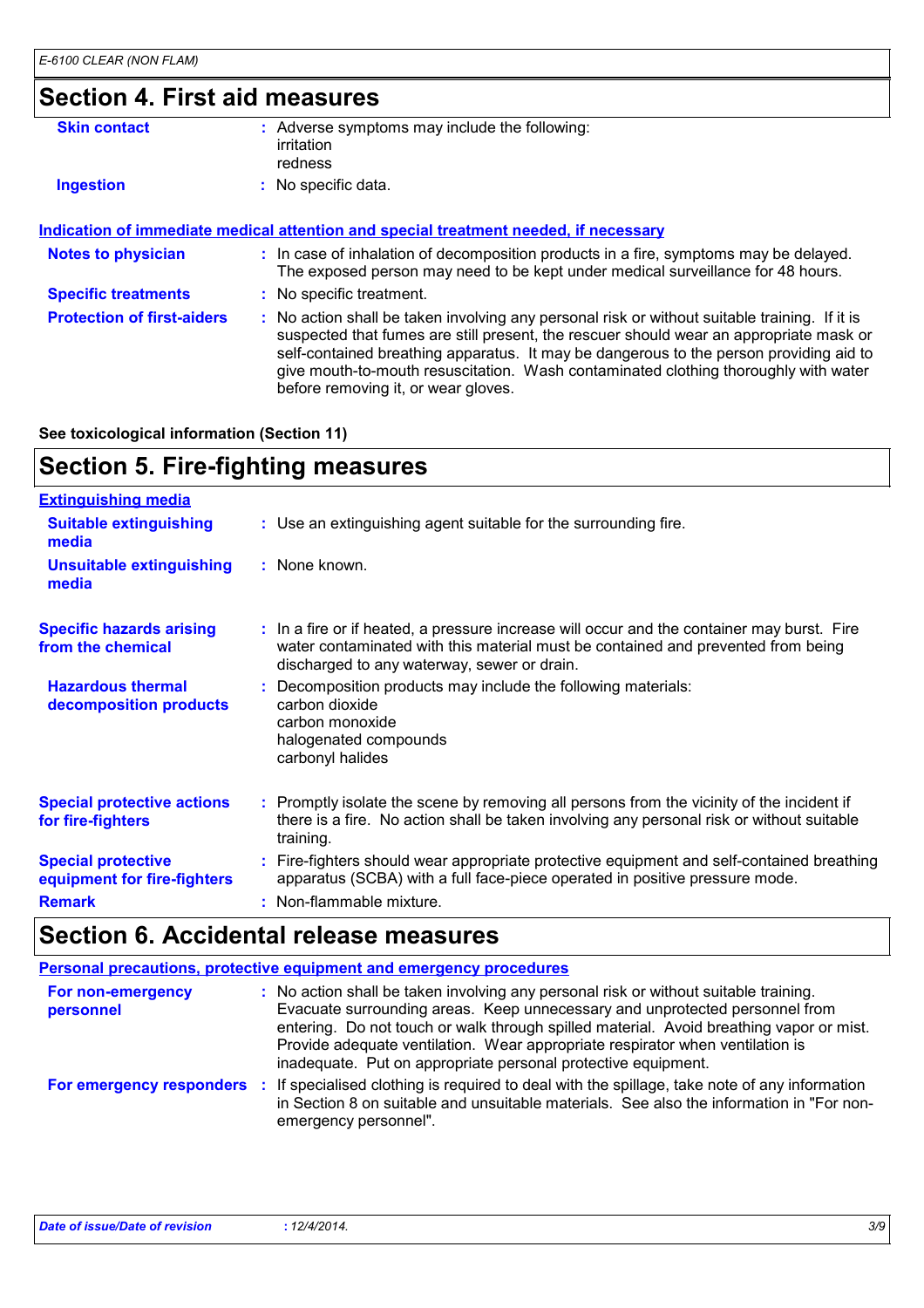### **Section 6. Accidental release measures**

| <b>Environmental precautions</b>                             | : Avoid dispersal of spilled material and runoff and contact with soil, waterways, drains<br>and sewers. Inform the relevant authorities if the product has caused environmental<br>pollution (sewers, waterways, soil or air). Water polluting material. May be harmful to<br>the environment if released in large quantities.                                                                                                                                                                                                                                                                                            |
|--------------------------------------------------------------|----------------------------------------------------------------------------------------------------------------------------------------------------------------------------------------------------------------------------------------------------------------------------------------------------------------------------------------------------------------------------------------------------------------------------------------------------------------------------------------------------------------------------------------------------------------------------------------------------------------------------|
| <b>Methods and materials for containment and cleaning up</b> |                                                                                                                                                                                                                                                                                                                                                                                                                                                                                                                                                                                                                            |
| <b>Small spill</b>                                           | : Stop leak if without risk. Move containers from spill area. Dilute with water and mop up<br>if water-soluble. Alternatively, or if water-insoluble, absorb with an inert dry material and<br>place in an appropriate waste disposal container. Dispose of via a licensed waste<br>disposal contractor.                                                                                                                                                                                                                                                                                                                   |
| <b>Large spill</b>                                           | : Stop leak if without risk. Move containers from spill area. Approach release from<br>upwind. Prevent entry into sewers, water courses, basements or confined areas. Wash<br>spillages into an effluent treatment plant or proceed as follows. Contain and collect<br>spillage with non-combustible, absorbent material e.g. sand, earth, vermiculite or<br>diatomaceous earth and place in container for disposal according to local regulations<br>(see Section 13). Dispose of via a licensed waste disposal contractor. Contaminated<br>absorbent material may pose the same hazard as the spilled product. Note: see |

Section 1 for emergency contact information and Section 13 for waste disposal.

## **Section 7. Handling and storage**

| <b>Precautions for safe handling</b>                                             |                                                                                                                                                                                                                                                                                                                                                                                                                                                                                                                                                                                                                                                                                                                  |
|----------------------------------------------------------------------------------|------------------------------------------------------------------------------------------------------------------------------------------------------------------------------------------------------------------------------------------------------------------------------------------------------------------------------------------------------------------------------------------------------------------------------------------------------------------------------------------------------------------------------------------------------------------------------------------------------------------------------------------------------------------------------------------------------------------|
| <b>Protective measures</b>                                                       | : Put on appropriate personal protective equipment (see Section 8). Avoid exposure -<br>obtain special instructions before use. Do not handle until all safety precautions have<br>been read and understood. Do not get in eyes or on skin or clothing. Do not ingest.<br>Avoid breathing vapor or mist. Avoid release to the environment. If during normal use<br>the material presents a respiratory hazard, use only with adequate ventilation or wear<br>appropriate respirator. Keep in the original container or an approved alternative made<br>from a compatible material, kept tightly closed when not in use. Empty containers retain<br>product residue and can be hazardous. Do not reuse container. |
| <b>Advice on general</b><br>occupational hygiene                                 | : Eating, drinking and smoking should be prohibited in areas where this material is<br>handled, stored and processed. Workers should wash hands and face before eating,<br>drinking and smoking. Remove contaminated clothing and protective equipment before<br>entering eating areas. See also Section 8 for additional information on hygiene<br>measures.                                                                                                                                                                                                                                                                                                                                                    |
| <b>Conditions for safe storage,</b><br>including any<br><i>incompatibilities</i> | : Store in accordance with local regulations. Store in original container protected from<br>direct sunlight in a dry, cool and well-ventilated area, away from incompatible materials<br>(see Section 10) and food and drink. Store locked up. Keep container tightly closed<br>and sealed until ready for use. Containers that have been opened must be carefully<br>resealed and kept upright to prevent leakage. Do not store in unlabeled containers.<br>Use appropriate containment to avoid environmental contamination.                                                                                                                                                                                   |

### **Section 8. Exposure controls/personal protection**

#### **Control parameters**

#### **Occupational exposure limits**

| <b>Ingredient name</b>         | <b>Exposure limits</b>                                                                                                                                                                                                                                                                                                                                                                                                                                                                                                                                                                                    |     |
|--------------------------------|-----------------------------------------------------------------------------------------------------------------------------------------------------------------------------------------------------------------------------------------------------------------------------------------------------------------------------------------------------------------------------------------------------------------------------------------------------------------------------------------------------------------------------------------------------------------------------------------------------------|-----|
| Tetrachloroethylene            | ACGIH TLV (United States, 3/2012). Notes: Substance identified by other sources as a<br>suspected or confirmed human carcinogen. Substances for which there is a Biological<br>Exposure Index or Indices Substances for which the TLV is higher than the OSHA<br>Permissible Exposure Limit (PEL) and/or the NIOSH Recommended Exposure Limit<br>(REL). See CFR 58(124): 36338-33351, June 30, 1993, for revised OSHA PEL. Refers to<br>Appendix A -- Carcinogens.<br>STEL: 685 mg/m <sup>3</sup> 15 minutes.<br>STEL: 100 ppm 15 minutes.<br>TWA: 170 mg/m <sup>3</sup> 8 hours.<br>TWA: 25 ppm 8 hours. |     |
| Date of issue/Date of revision | : 12/4/2014.                                                                                                                                                                                                                                                                                                                                                                                                                                                                                                                                                                                              | 4/9 |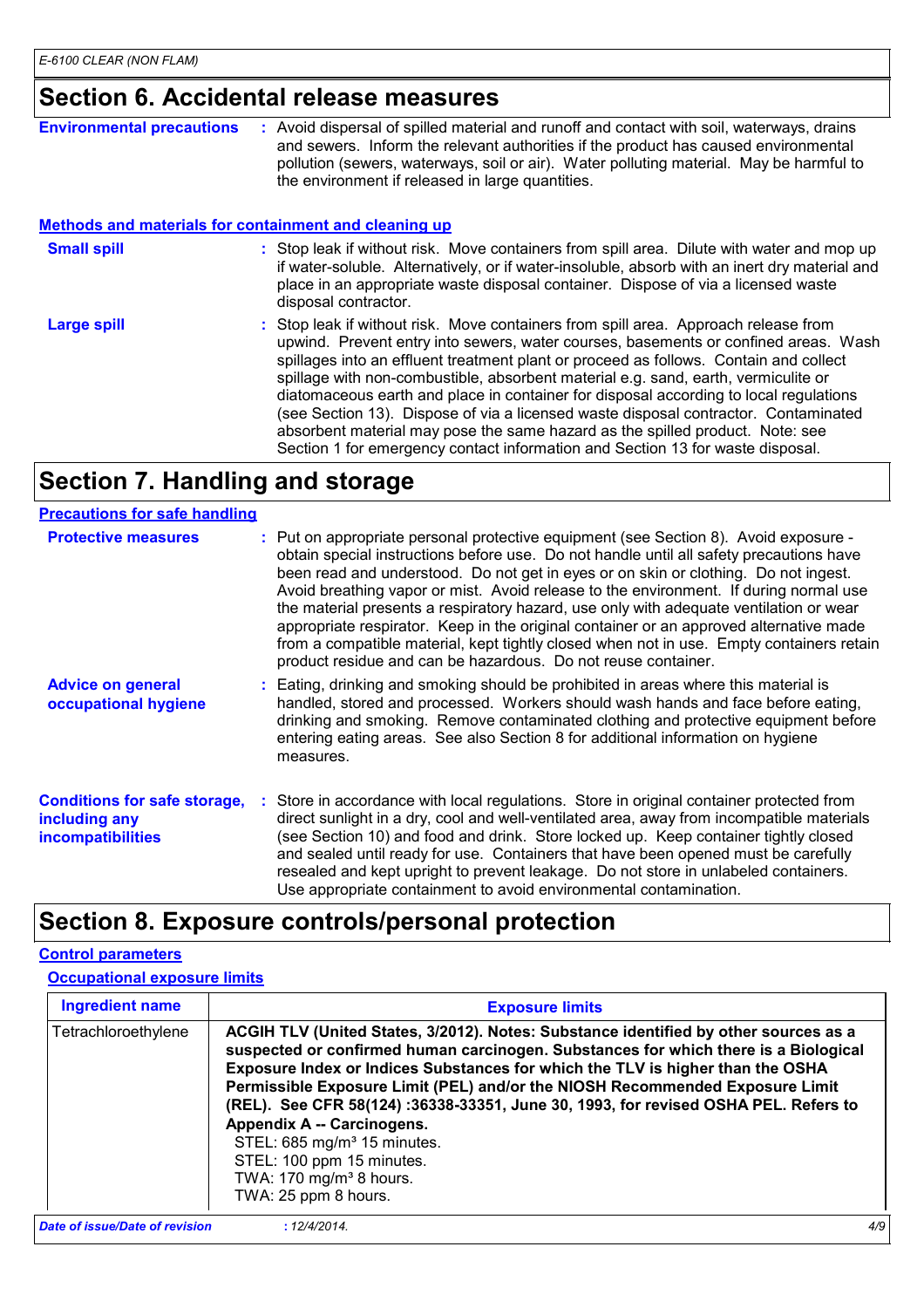### **Section 8. Exposure controls/personal protection**

|                                            |    | Occupii u. Lyposure controlsipersonal protectioni                                                                                                                                                                                                                                                                                                                                                                                                                                                                                                                                                                      |
|--------------------------------------------|----|------------------------------------------------------------------------------------------------------------------------------------------------------------------------------------------------------------------------------------------------------------------------------------------------------------------------------------------------------------------------------------------------------------------------------------------------------------------------------------------------------------------------------------------------------------------------------------------------------------------------|
|                                            |    | OSHA PEL 1989 (United States, 3/1989). Notes: See Table Z-2.<br>TWA: 170 mg/m <sup>3</sup> 8 hours.<br>TWA: 25 ppm 8 hours.<br>OSHA PEL Z2 (United States, 11/2006).<br>AMP: 300 ppm 5 minutes.<br>CEIL: 200 ppm<br>TWA: 100 ppm 8 hours.                                                                                                                                                                                                                                                                                                                                                                              |
| <b>Appropriate engineering</b><br>controls |    | : If user operations generate dust, fumes, gas, vapor or mist, use process enclosures,<br>local exhaust ventilation or other engineering controls to keep worker exposure to<br>airborne contaminants below any recommended or statutory limits.                                                                                                                                                                                                                                                                                                                                                                       |
| <b>Environmental exposure</b><br>controls  |    | Emissions from ventilation or work process equipment should be checked to ensure<br>they comply with the requirements of environmental protection legislation. In some<br>cases, fume scrubbers, filters or engineering modifications to the process equipment<br>will be necessary to reduce emissions to acceptable levels.                                                                                                                                                                                                                                                                                          |
| <b>Individual protection measures</b>      |    |                                                                                                                                                                                                                                                                                                                                                                                                                                                                                                                                                                                                                        |
| <b>Hygiene measures</b>                    |    | : Wash hands, forearms and face thoroughly after handling chemical products, before<br>eating, smoking and using the lavatory and at the end of the working period.<br>Appropriate techniques should be used to remove potentially contaminated clothing.<br>Wash contaminated clothing before reusing. Ensure that eyewash stations and safety<br>showers are close to the workstation location.                                                                                                                                                                                                                      |
| <b>Eye/face protection</b>                 | ÷. | Safety eyewear complying with an approved standard should be used when a risk<br>assessment indicates this is necessary to avoid exposure to liquid splashes, mists,<br>gases or dusts. If contact is possible, the following protection should be worn, unless<br>the assessment indicates a higher degree of protection: chemical splash goggles.                                                                                                                                                                                                                                                                    |
| <b>Skin protection</b>                     |    |                                                                                                                                                                                                                                                                                                                                                                                                                                                                                                                                                                                                                        |
| <b>Hand protection</b>                     |    | : Chemical-resistant, impervious gloves complying with an approved standard should be<br>worn at all times when handling chemical products if a risk assessment indicates this is<br>necessary. Considering the parameters specified by the glove manufacturer, check<br>during use that the gloves are still retaining their protective properties. It should be<br>noted that the time to breakthrough for any glove material may be different for different<br>glove manufacturers. In the case of mixtures, consisting of several substances, the<br>protection time of the gloves cannot be accurately estimated. |
| <b>Body protection</b>                     |    | : Personal protective equipment for the body should be selected based on the task being<br>performed and the risks involved and should be approved by a specialist before<br>handling this product.                                                                                                                                                                                                                                                                                                                                                                                                                    |
| <b>Other skin protection</b>               |    | : Appropriate footwear and any additional skin protection measures should be selected<br>based on the task being performed and the risks involved and should be approved by a<br>specialist before handling this product.                                                                                                                                                                                                                                                                                                                                                                                              |
| <b>Respiratory protection</b>              |    | : Use a properly fitted, air-purifying or air-fed respirator complying with an approved<br>standard if a risk assessment indicates this is necessary. Respirator selection must be<br>based on known or anticipated exposure levels, the hazards of the product and the safe<br>working limits of the selected respirator.                                                                                                                                                                                                                                                                                             |

# **Section 9. Physical and chemical properties**

| <b>Appearance</b>                     |                          |     |
|---------------------------------------|--------------------------|-----|
| <b>Physical state</b>                 | : Liquid. [Gel]          |     |
| <b>Color</b>                          | : Clear.                 |     |
| <b>Odor</b>                           | $:$ Slight               |     |
| pH                                    | : Not available.         |     |
| <b>Boiling point</b>                  | : >100°C (>212°F)        |     |
| <b>Flash point</b>                    | : None.                  |     |
| <b>Flammability</b>                   | : Non-flammable mixture. |     |
| <b>Date of issue/Date of revision</b> | : 12/4/2014.             | 5/9 |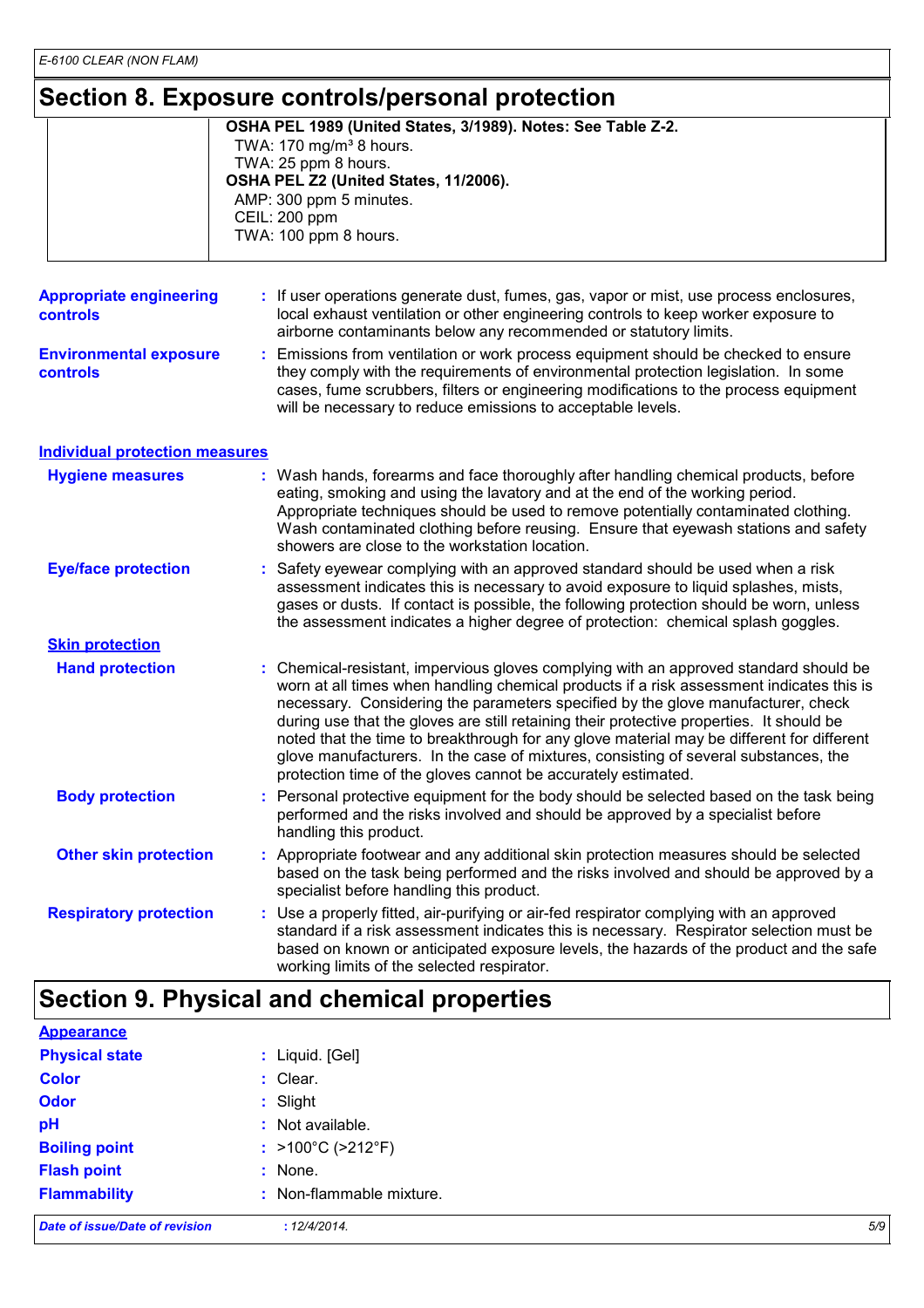### **Section 9. Physical and chemical properties**

| <b>Evaporation rate</b>                         | $:$ >1 (butyl acetate = 1)                                 |
|-------------------------------------------------|------------------------------------------------------------|
| Lower and upper explosive<br>(flammable) limits | : Not available.                                           |
| <b>Vapor pressure</b>                           | $:$ Not available.                                         |
| <b>Vapor density</b>                            | : $>1$ [Air = 1]                                           |
| <b>Specific gravity</b>                         | : 1.27                                                     |
| <b>Solubility</b>                               | : Very slightly soluble in the following materials: water. |
| VOC (wt%)                                       | : 0.18%                                                    |
| <b>Viscosity</b>                                | : Not available.                                           |

### **Section 10. Stability and reactivity**

| <b>Reactivity</b>                            | : No specific test data related to reactivity available for this product or its ingredients.            |
|----------------------------------------------|---------------------------------------------------------------------------------------------------------|
| <b>Chemical stability</b>                    | : The product is stable.                                                                                |
| <b>Possibility of hazardous</b><br>reactions | : Under normal conditions of storage and use, hazardous reactions will not occur.                       |
| <b>Conditions to avoid</b>                   | : No specific data.                                                                                     |
| <b>Incompatible materials</b>                | No specific data.                                                                                       |
| <b>Hazardous decomposition</b><br>products   | Under normal conditions of storage and use, hazardous decomposition products should<br>not be produced. |

### **Section 11. Toxicological information**

### **Information on toxicological effects**

#### **Acute toxicity**

| <b>Product/ingredient name</b> | Result    | <b>Species</b> | <b>Dose</b> | <b>Exposure</b> |
|--------------------------------|-----------|----------------|-------------|-----------------|
| Tetrachloroethylene            | LD50 Oral | Rat            | 2629 mg/kg  |                 |

#### **Irritation/Corrosion**

| <b>Product/ingredient name</b>                     | <b>Result</b>          | <b>Species</b> | <b>Score</b> | <b>Exposure</b>              | <b>Observation</b>       |  |
|----------------------------------------------------|------------------------|----------------|--------------|------------------------------|--------------------------|--|
| Tetrachloroethylene                                | Eyes - Mild irritant   | Rabbit         |              | l 24 hours 500<br>milligrams |                          |  |
|                                                    | Eyes - Mild irritant   | Rabbit         |              | 162<br>milligrams            |                          |  |
|                                                    | Skin - Mild irritant   | Rabbit         |              | 24 hours 500<br>milligrams   |                          |  |
|                                                    | Skin - Severe irritant | Rabbit         |              | l 24 hours 810<br>milligrams |                          |  |
| Styrene Butadiene Copolymer   Eyes - Mild irritant |                        | Rabbit         |              | l 24 hours 500<br>milligrams | $\overline{\phantom{0}}$ |  |

#### **Sensitization**

Not available.

#### **Mutagenicity**

Not available.

#### **Carcinogenicity**

Not available.

**Conclusion/Summary :** Contains material which may cause cancer, based on animal data. Risk of cancer depends on duration and level of exposure.

#### **Classification**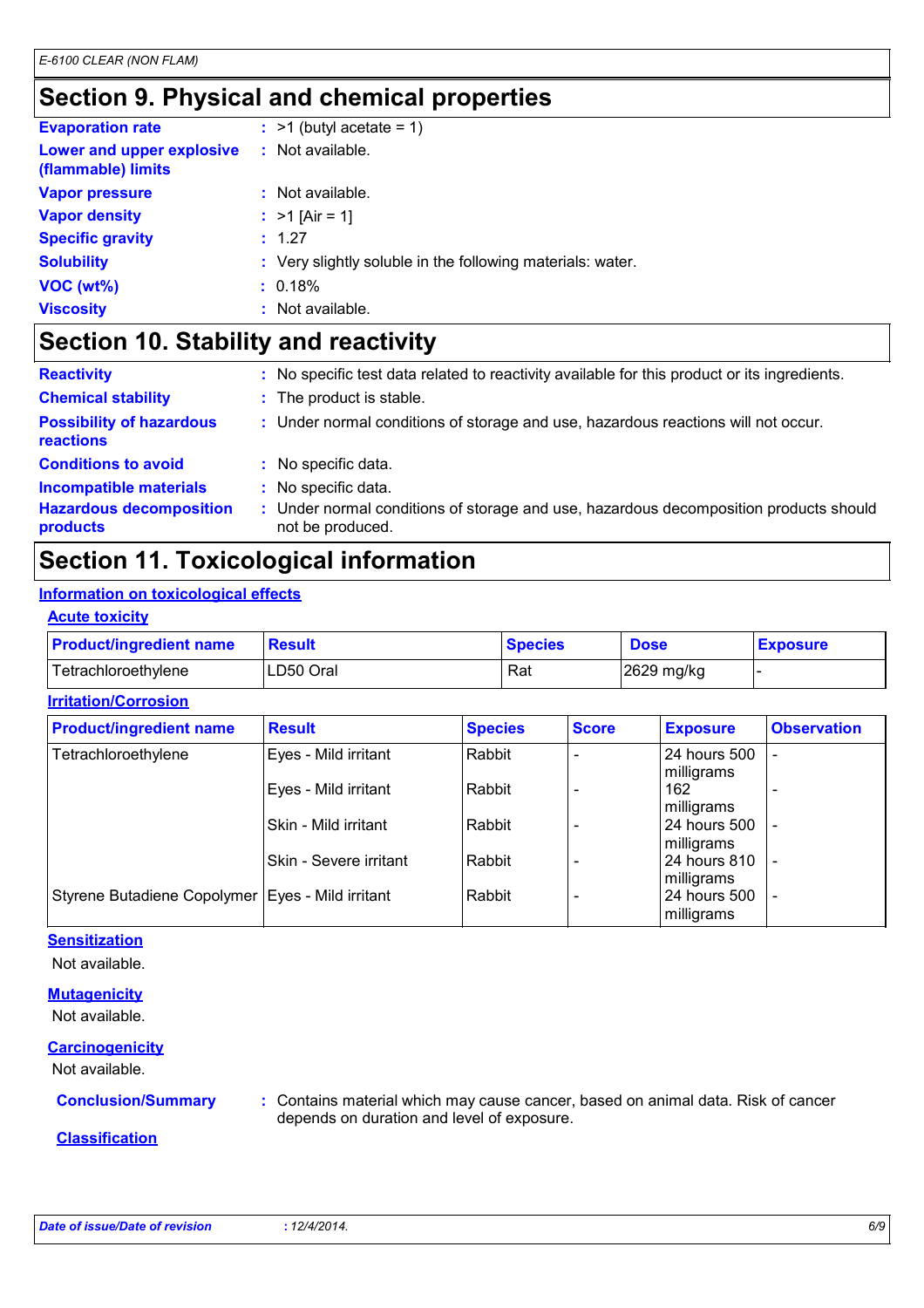### **Section 11. Toxicological information**

| secuoli II. I oxicological illiofiliationi            |             |             |                                                  |  |
|-------------------------------------------------------|-------------|-------------|--------------------------------------------------|--|
| <b>Product/ingredient name</b>                        | <b>OSHA</b> | <b>IARC</b> | <b>NTP</b>                                       |  |
| Tetrachloroethylene<br>Styrene Butadiene<br>Copolymer | -<br>-      | 2A          | Reasonably anticipated to be a human carcinogen. |  |

#### **Reproductive toxicity**

Not available.

### **Teratogenicity**

Not available.

#### **Specific target organ toxicity (single exposure)**

Not available.

#### **Specific target organ toxicity (repeated exposure)** Not available.

**Aspiration hazard**

Not available.

#### **Information on the likely :** Routes of entry anticipated: Dermal, Inhalation.

**routes of exposure**

#### **Potential chronic health effects**

Not available.

| <b>General</b>               | : No known significant effects or critical hazards.                           |
|------------------------------|-------------------------------------------------------------------------------|
| <b>Carcinogenicity</b>       | : May cause cancer. Risk of cancer depends on duration and level of exposure. |
| <b>Mutagenicity</b>          | : No known significant effects or critical hazards.                           |
| <b>Teratogenicity</b>        | : No known significant effects or critical hazards.                           |
| <b>Developmental effects</b> | : No known significant effects or critical hazards.                           |
| <b>Fertility effects</b>     | : No known significant effects or critical hazards.                           |

#### **Numerical measures of toxicity**

#### **Acute toxicity estimates**

| <b>Route</b> | <b>ATE value</b> |
|--------------|------------------|
| Oral         | 4579.6 mg/kg     |

### **Section 12. Ecological information**

#### **Toxicity**

| <b>Product/ingredient name</b>        | <b>Result</b>                       | <b>Species</b>                                                               | <b>Exposure</b> |
|---------------------------------------|-------------------------------------|------------------------------------------------------------------------------|-----------------|
| Tetrachloroethylene                   | Acute EC50 200 µg/l Marine water    | Algae - Skeletonema costatum                                                 | 72 hours        |
|                                       | Acute EC50 >500000 µg/l Fresh water | Algae - Pseudokirchneriella<br>subcapitata                                   | 96 hours        |
|                                       | Acute EC50 7500 µg/l Fresh water    | Daphnia - Daphnia magna - Instar                                             | 48 hours        |
|                                       | Acute LC50 3.5 mg/l Marine water    | Crustaceans - Elminius modestus                                              | 48 hours        |
|                                       | Acute LC50 4000 µg/l Fresh water    | Fish - Jordanella floridae -<br>Juvenile (Fledgling, Hatchling,<br>Weanling) | 96 hours        |
|                                       | Chronic EC10 1.77 mg/l Fresh water  | Algae - Chlamydomonas<br>reinhardtii - Exponential growth                    | 72 hours        |
| <b>Date of issue/Date of revision</b> | : 12/4/2014.                        |                                                                              | 7/9             |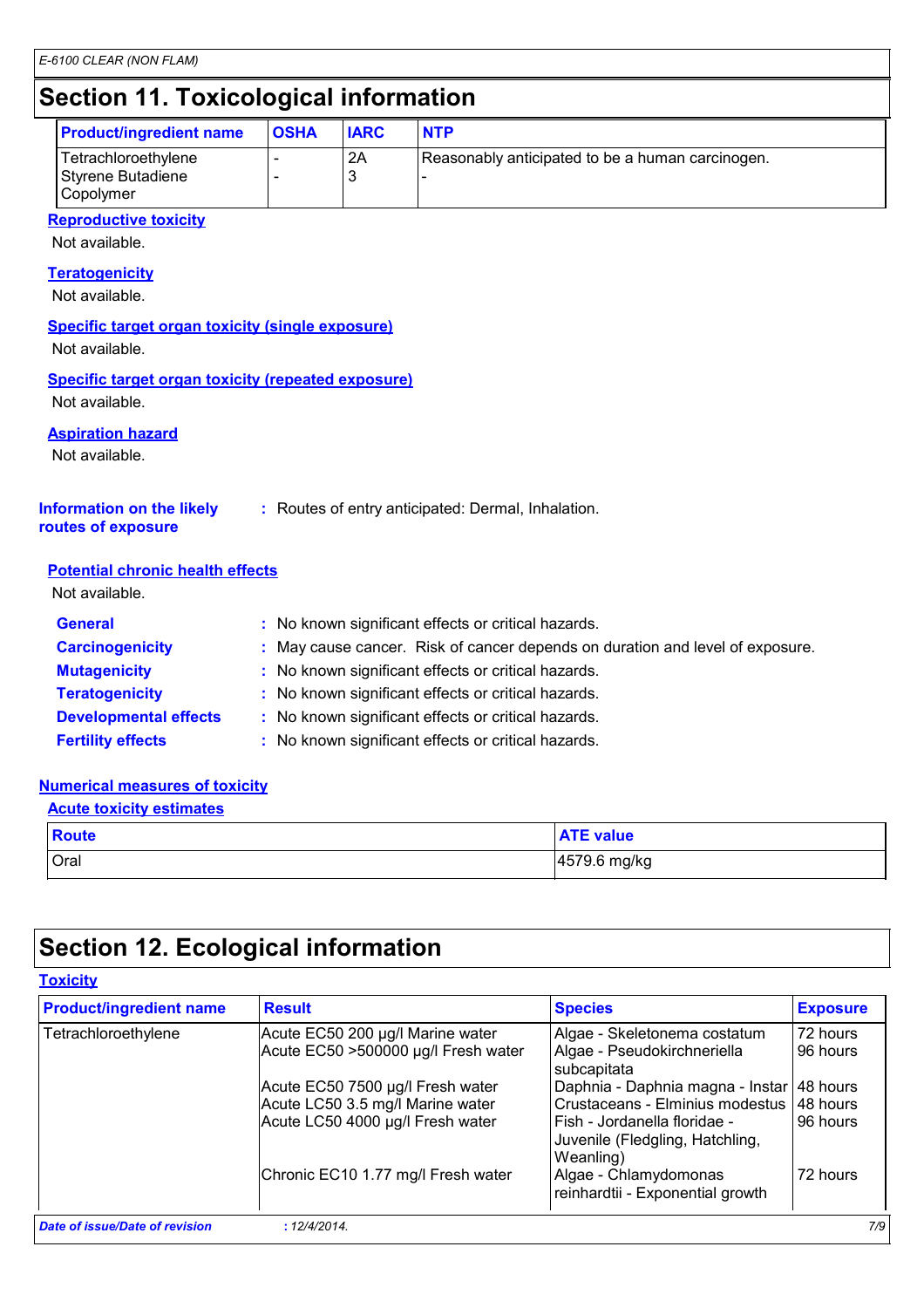### **Section 12. Ecological information**

|  | Chronic NOEC > 0.4 mg/l Fresh water<br>Chronic NOEC 500 µg/l Fresh water | phase<br> Daphnia - Daphnia magna<br>  Fish - Pimephales promelas -<br>Larvae | 21 days<br>32 days |  |  |
|--|--------------------------------------------------------------------------|-------------------------------------------------------------------------------|--------------------|--|--|

#### **Persistence and degradability**

Not available.

**Other adverse effects** : No known significant effects or critical hazards.

### **Section 13. Disposal considerations**

**Disposal methods :**

The generation of waste should be avoided or minimized wherever possible. Disposal of this product, solutions and any by-products should at all times comply with the requirements of environmental protection and waste disposal legislation and any regional local authority requirements. Dispose of surplus and non-recyclable products via a licensed waste disposal contractor. Waste should not be disposed of untreated to the sewer unless fully compliant with the requirements of all authorities with jurisdiction. Waste packaging should be recycled. Incineration or landfill should only be considered when recycling is not feasible. This material and its container must be disposed of in a safe way. Care should be taken when handling emptied containers that have not been cleaned or rinsed out. Empty containers or liners may retain some product residues. Avoid dispersal of spilled material and runoff and contact with soil, waterways, drains and sewers.

### **Section 14. Transport information**

|                                                       | <b>DOT Classification</b>      | <b>TDG Classification</b>      | <b>IMDG</b>                    | <b>IATA</b>                    |
|-------------------------------------------------------|--------------------------------|--------------------------------|--------------------------------|--------------------------------|
| <b>UN number</b>                                      | 1897                           | 1897                           | 1897                           | 1897                           |
| <b>UN proper</b><br>shipping name                     | Tetrachloroethylene<br>mixture | Tetrachloroethylene<br>mixture | Tetrachloroethylene<br>mixture | Tetrachloroethylene<br>mixture |
| <b>Transport</b><br>hazard class<br>(e <sub>s</sub> ) | 6.1<br>₩<br>POISON             | 6.1<br>洋                       | 6.1<br>$\Omega$<br>$\bigstar$  | 6.1<br>业                       |
| <b>Packing group</b>                                  | Ш                              | $\mathbf{III}$                 | $\mathbf{III}$                 | $\mathbf{III}$                 |
| Environmental<br><b>hazards</b>                       | No.                            | No.                            | Yes.                           | No.                            |

**Special precautions for user** : Transport within user's premises: always transport in closed containers that are upright and secure. Ensure that persons transporting the product know what to do in the event of an accident or spillage.

### **Section 15. Regulatory information**

| <b>U.S. Federal regulations</b> | : United States inventory (TSCA 8b): All components are listed or exempted. |
|---------------------------------|-----------------------------------------------------------------------------|
| <b>SARA 311/312</b>             |                                                                             |
| <b>Classification</b>           | : Immediate (acute) health hazard<br>Delayed (chronic) health hazard        |
| <b>SARA 313</b>                 |                                                                             |